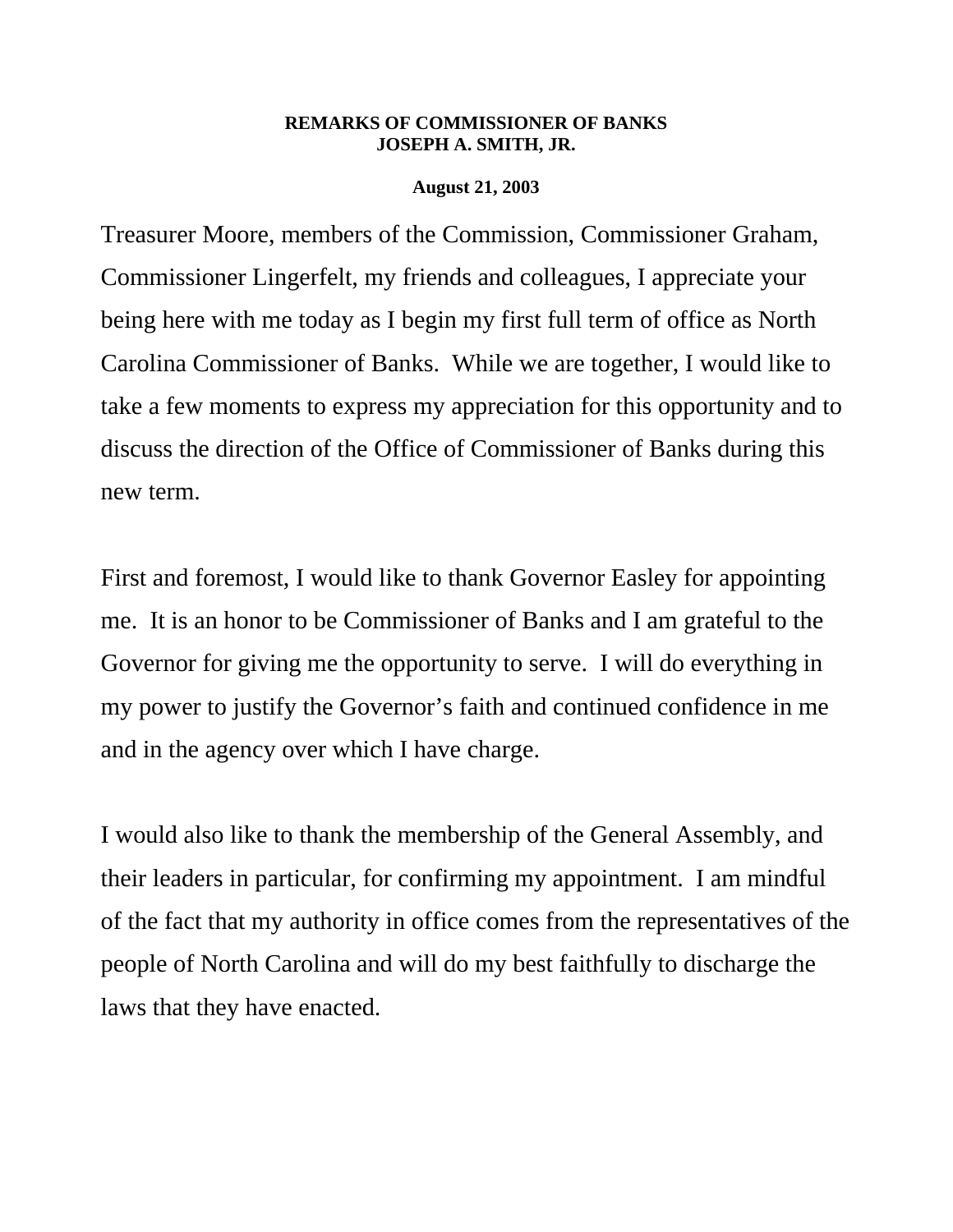Among the many benefits that I have as Commissioner is the opportunity to work with people of a very high caliber. My predecessors have left to me an experienced and able staff in the Office of Commissioner of Banks for which I am very grateful. I am particularly grateful for the quiet and effective leadership of David Hanson, a career banking supervisor, who now serves as Chief Deputy Commissioner. My colleagues and I are overseen by a Banking Commission comprised of business and civic leaders from throughout North Carolina, ably chaired by Treasurer Richard Moore. We are advised as to legal and enforcement matters by Attorney General Roy Cooper and his colleagues at the Department of Justice. The human resources at my disposal are substantial and able. I am very fortunate.

I am also grateful for the "non-governmental organizations" that enrich the Tar Heel State's policies regarding financial services. In particular, I would like to express my appreciation and thanks to the North Carolina Bankers Association for its support of my appointment and of banking legislation intended to improve financial services in the State. I have also enjoyed and profited from my acquaintance and dialog with the leadership of the mortgage lending and consumer finance industries. Finally, I am grateful for my continuing association with non-profit consumer advocacy groups such as the Coalition for Responsible Lending, CRA-NC and AARP. The organizations I have just mentioned do not always agree;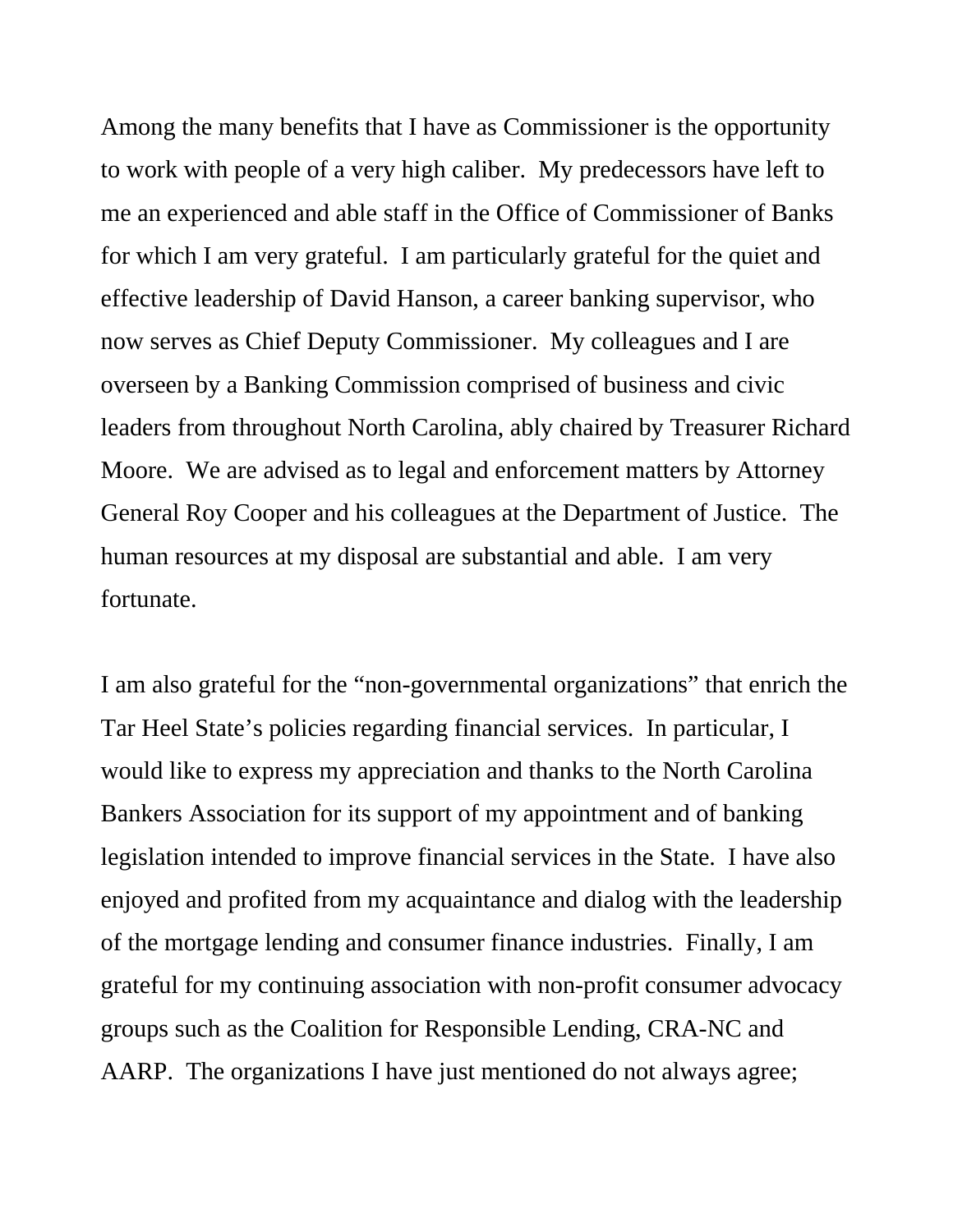however, their advocacy is well informed and ably and civilly presented. All North Carolinians are better off because of their participation in the development of public policy.

My colleagues and I also are greatly assisted by able people from North Carolina's universities, including particularly Professor Lissa Broome of the UNC Law School.

Finally, I am blessed with the love and support of two extraordinary women, both of whom are here today. My mother, Helen Smith, taught me by words and deeds the obligation of service to others, in both family and community. Elizabeth Smith has been my wife, advisor and best friend for over twenty-four years. Without her continued support and encouragement I would not be before you today.

When Governor Easley first appointed me, he said that he expected me to maintain and improve the banking climate in North Carolina and to ensure that our citizens received fair and equitable treatment from financial services firms. I agreed with the Governor's expectations then and I enthusiastically agree with them today. A healthy financial services industry and consumer protection are both important to North Carolina, and, in my opinion, you cannot have one without the other. In order to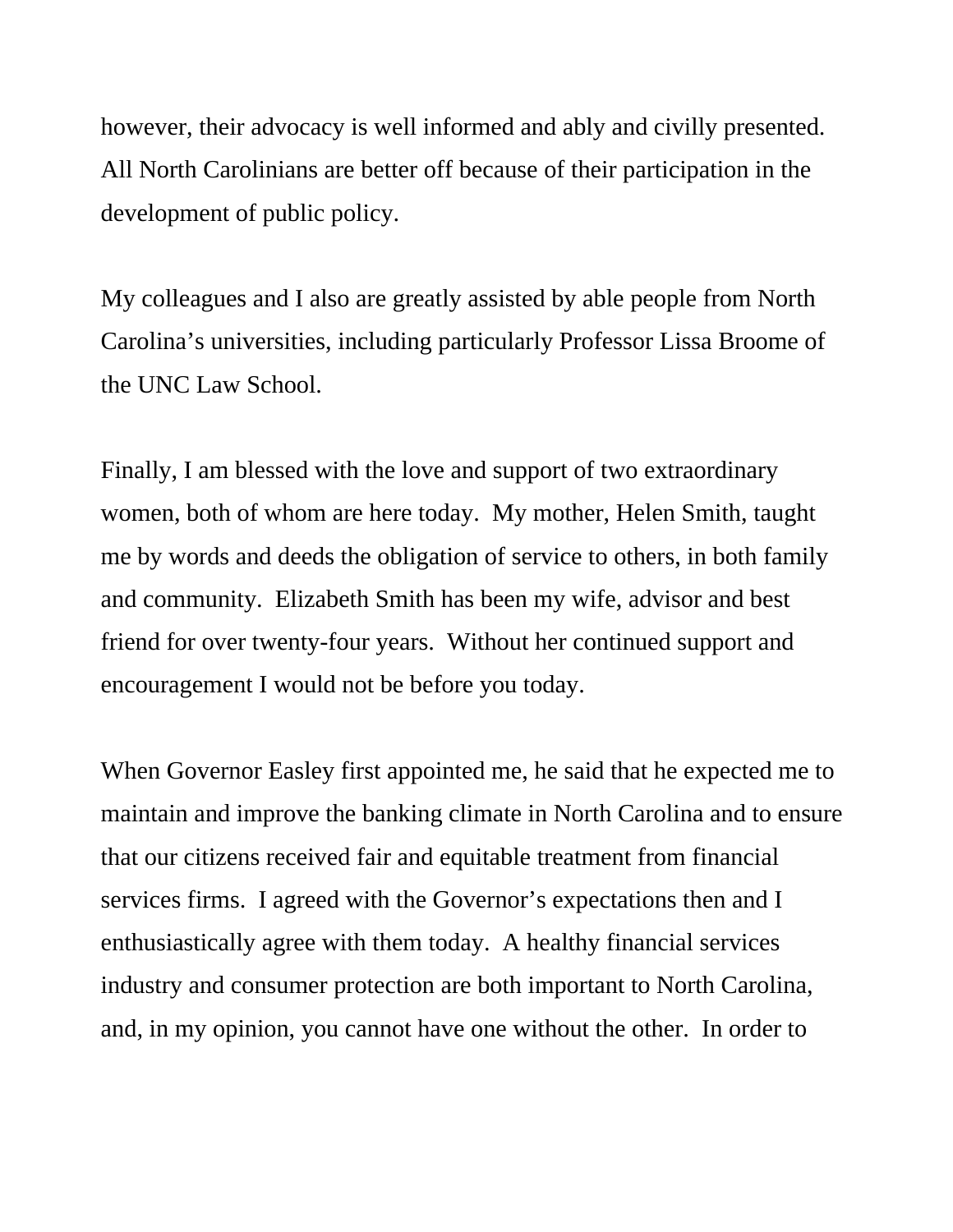achieve these goals during the next four years, my colleagues and I will focus on a number of issues, including:

- Modernization of North Carolina's banking laws and our bank supervisory activities to ensure that North Carolina banking organizations have all of the tools necessary to compete effectively in a financial services marketplace that is now global in scope and driven by technology.
- Enhanced enforcement of the Mortgage Lending Act.
- Encouragement of the adoption and implementation of best practices in the mortgage lending and consumer finance industries.
- Development of banking services for the poor and working poor, who are either unbanked or marginally banked.

None of these issues is easy. All of them are important. Banking alone has recently been estimated to comprise ten percent of North Carolina's Gross State Product, and, when other financial services that my office regulates are added, that number goes up.